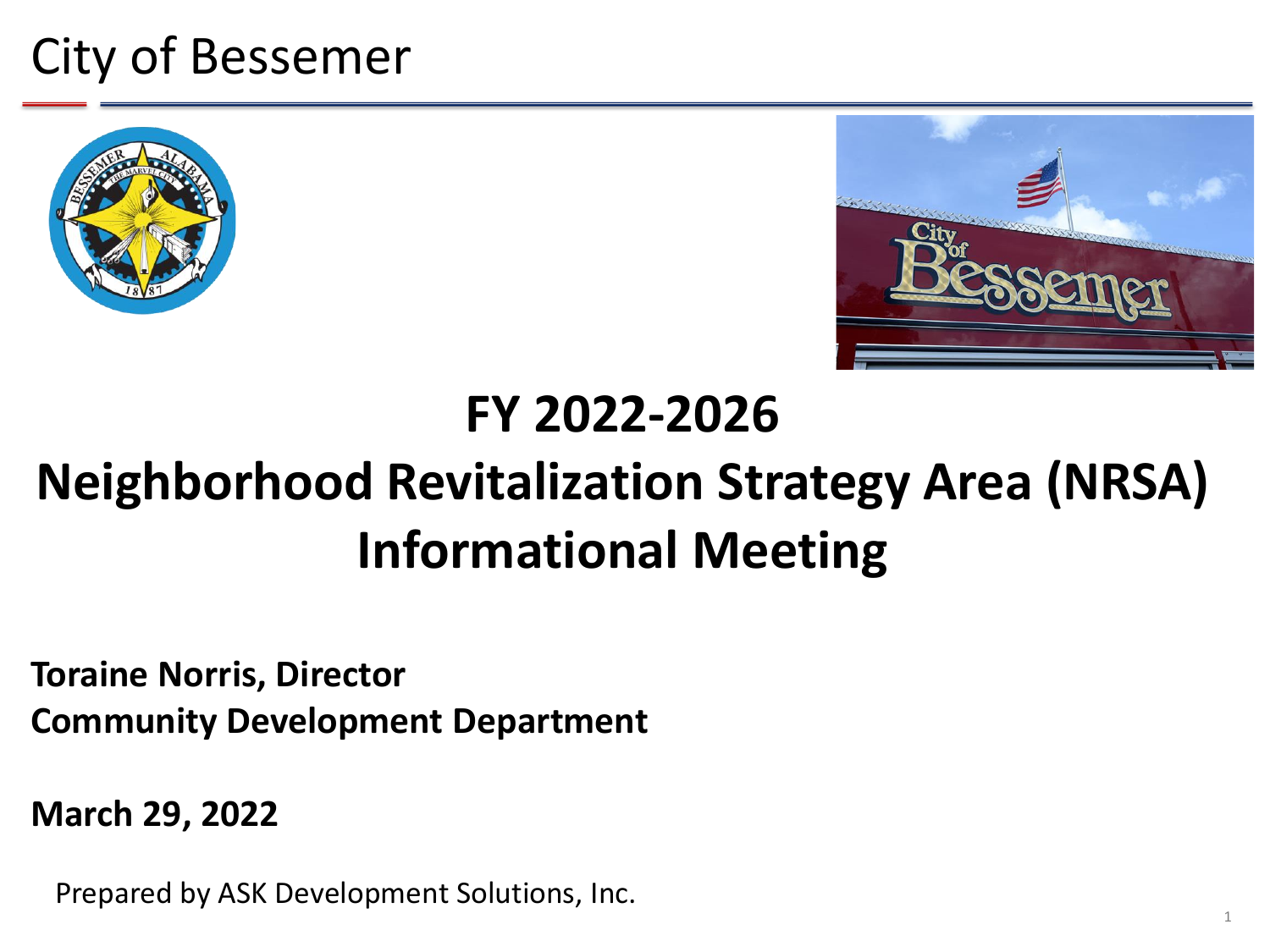# **Agenda**

- ❖ Welcome and Introductions
- ❖ Participation Guide
- ❖ Background and Context
- ❖ What is a Neighborhood Revitalization Strategy Area (NRSA)
- ❖ Criteria and Benefits
- ❖ Map of Proposed Area
- ❖ Community Input and participation
- ❖ NRSA approval process
- ❖ Review of demographics and other trends
- ❖ Q&A, concerns, and next steps

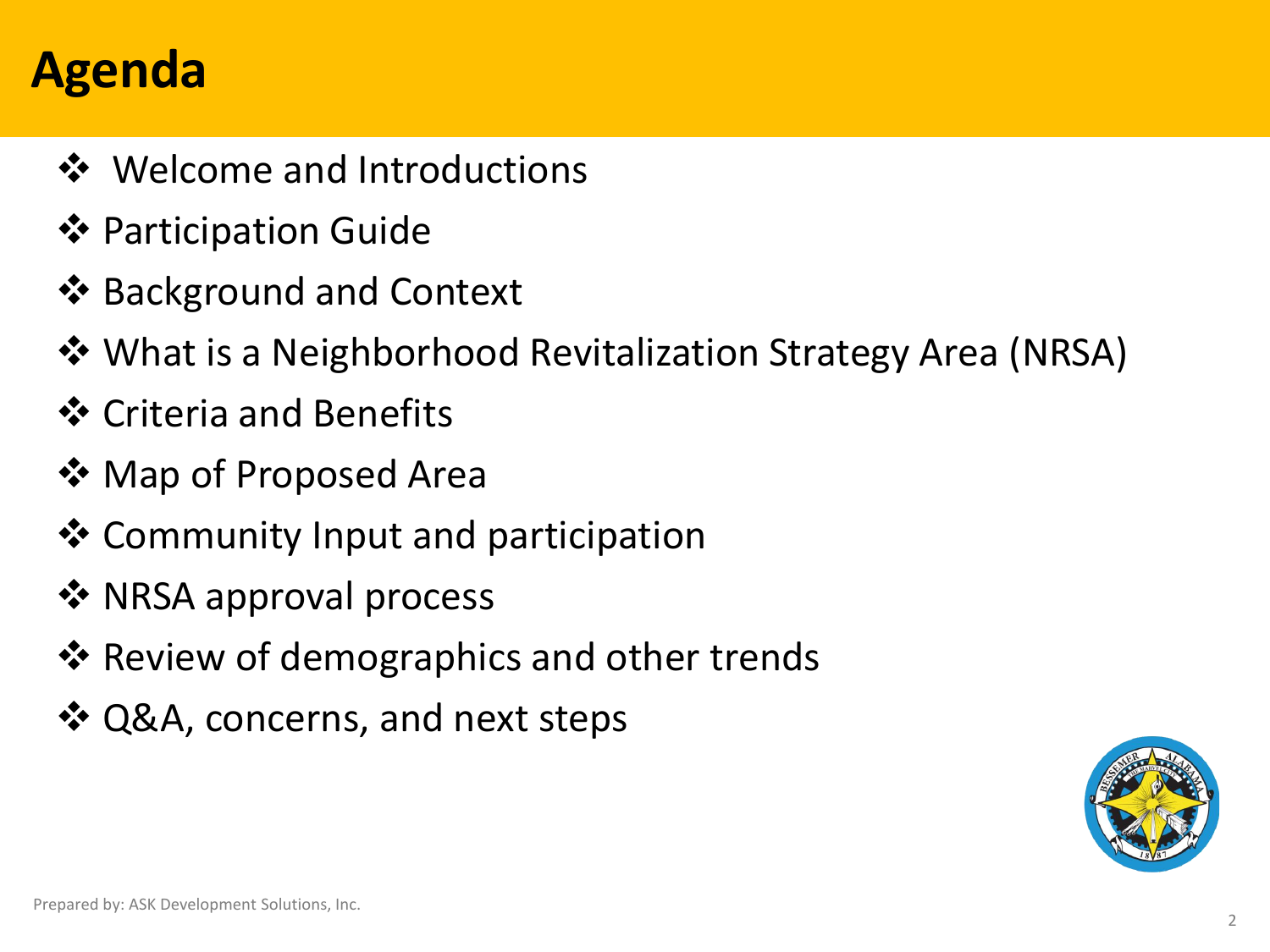# **Guide for Virtual & Teleconference Participation**

- ❖ We will keep your audio muted when not speaking
- ❖ We will provide breaks for questions
- ❖ Ask questions or make comments in the chat box
- ❖ Click on the "raise hand" icon if you wish to speak
- ❖ We welcome your ideas and participation
- ❖ For telephone participants, provide your comments and questions to the telephone facilitator

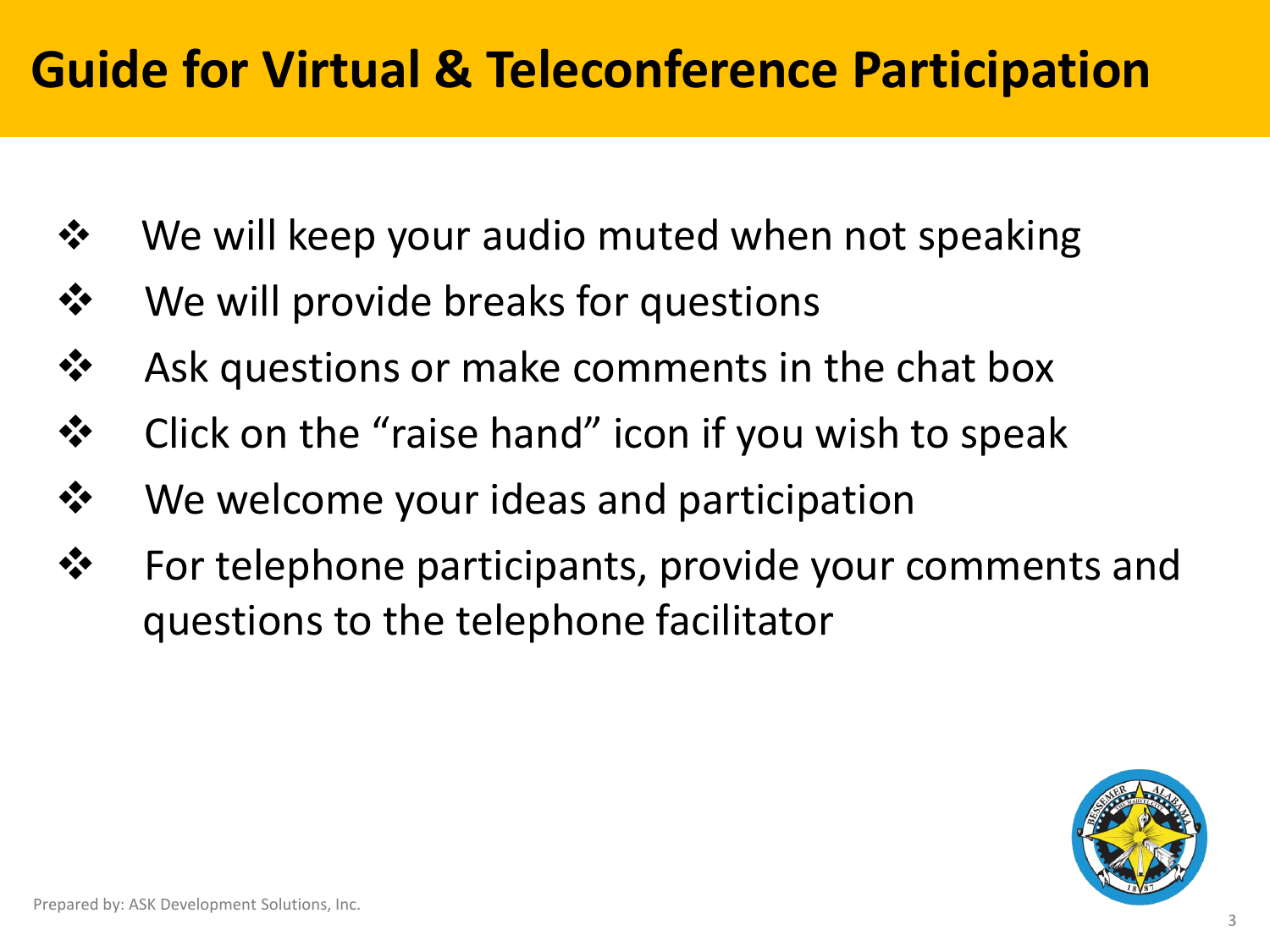# **Background and Context**

- The City of Bessemer receives federal Community Development Block Grant (CDBG) funds from the U.S. Department of Housing and Urban Development (HUD)
- CDBG Funds will be used to:
	- 1. Create affordable housing opportunities
	- 2. Improve living environments
	- 3. Create jobs and other economic opportunities
- Primarily to assist low-income areas and persons

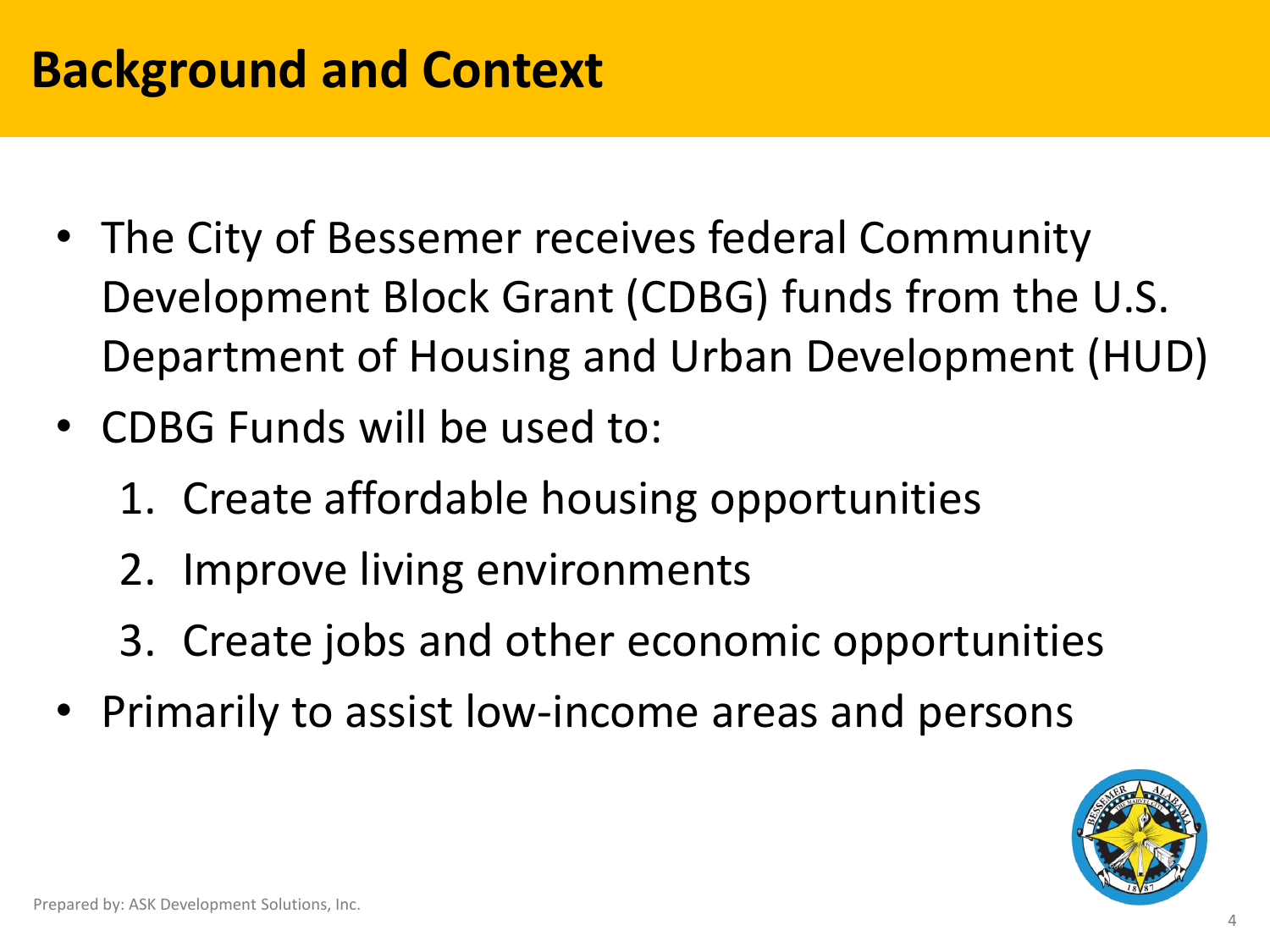## **What is a Neighborhood Revitalization Strategy Area (NRSA)?**

- A planning tool to target CDBG grants to a specific area
- Designed to address housing and economic opportunity needs for long-term community improvements
- No additional federal funding
- Gives the City more flexibility with the use of the grant
- Attracts and leverages private sector and other government funding
- Five-year limit on NRSA- may request an extension
- Designation reviewed and approved by HUD

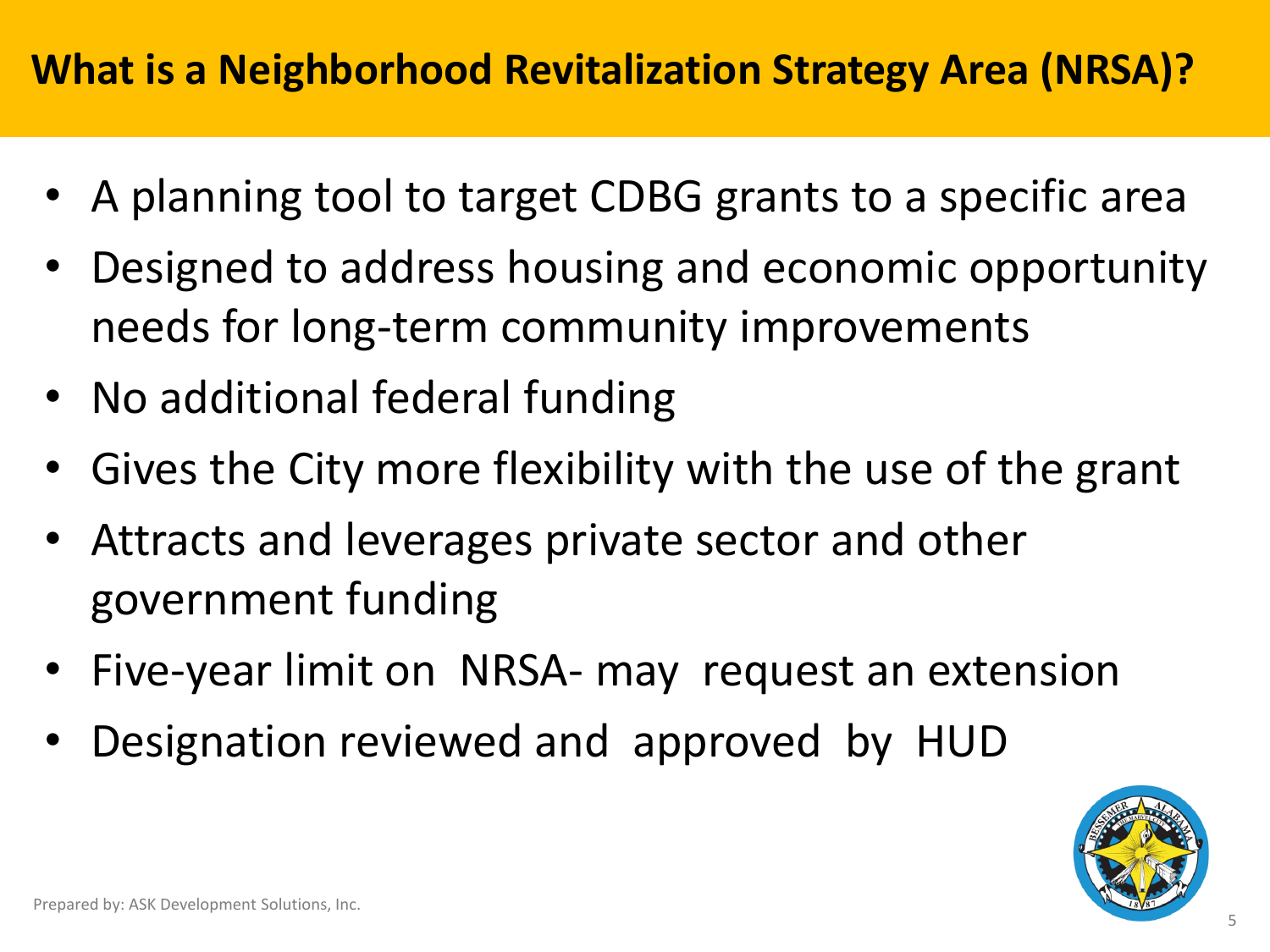# ATTRIBUTES OF AN EFFECTIVE SERVICE DELIVERY SYSTEM ATTRIBUTES OF AN EFFECTIVE SERVICE DELIVERY SYSTEM



# **Neighborhood Investment Strategy**

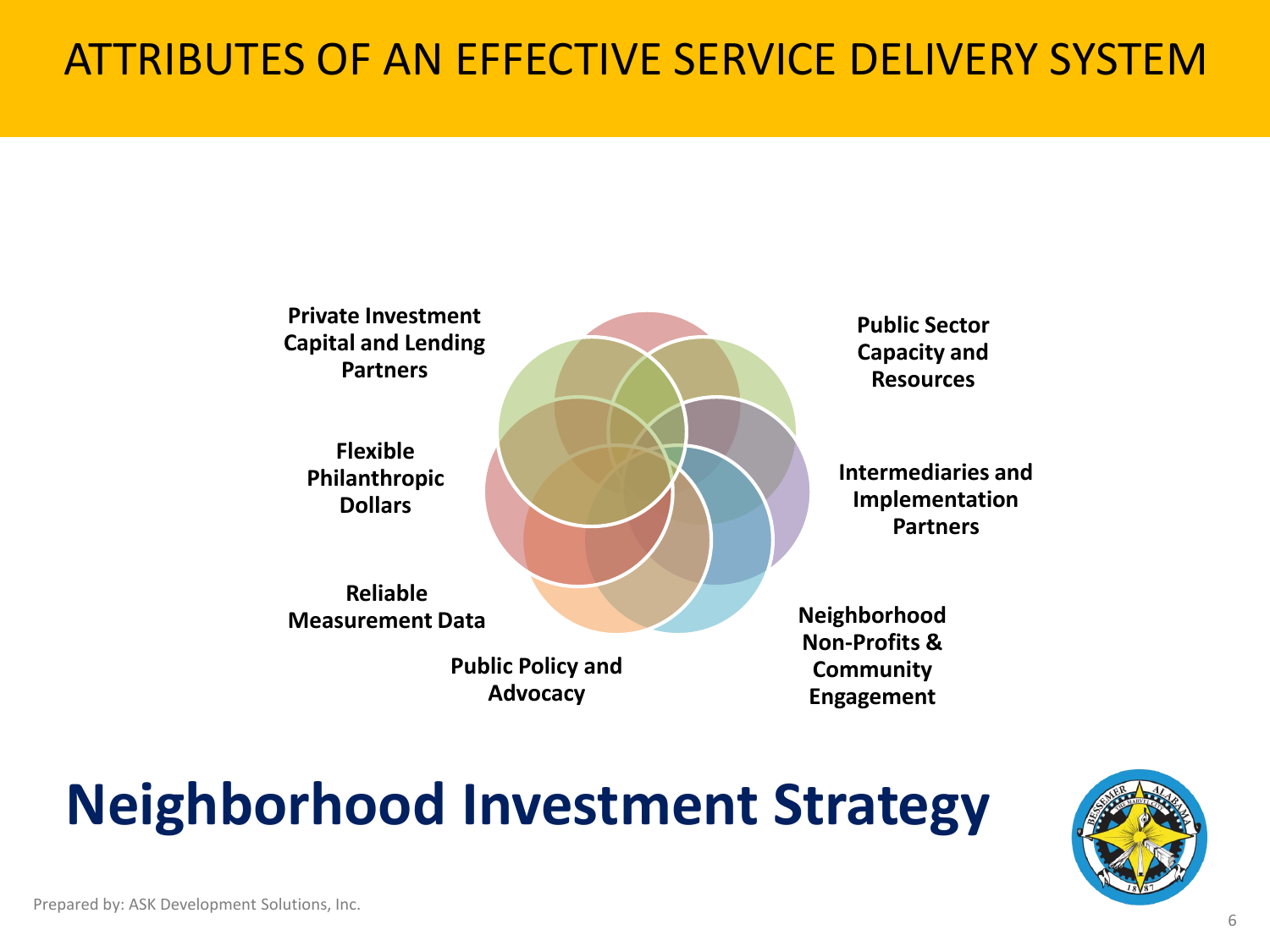## **What are the Criteria for Designating an NRSA?**

- Primarily residential area where at least 70% of the residents are low-and-moderate-income (LMI) residents
- LMI means 80% of Area Median Income (AMI) or less
- NRSA boundaries must be contiguous
- All residents may be served regardless of income.
- At least 51% of the activities must serve LMI persons
- Opportunity to leverage existing philanthropic and private sector investments

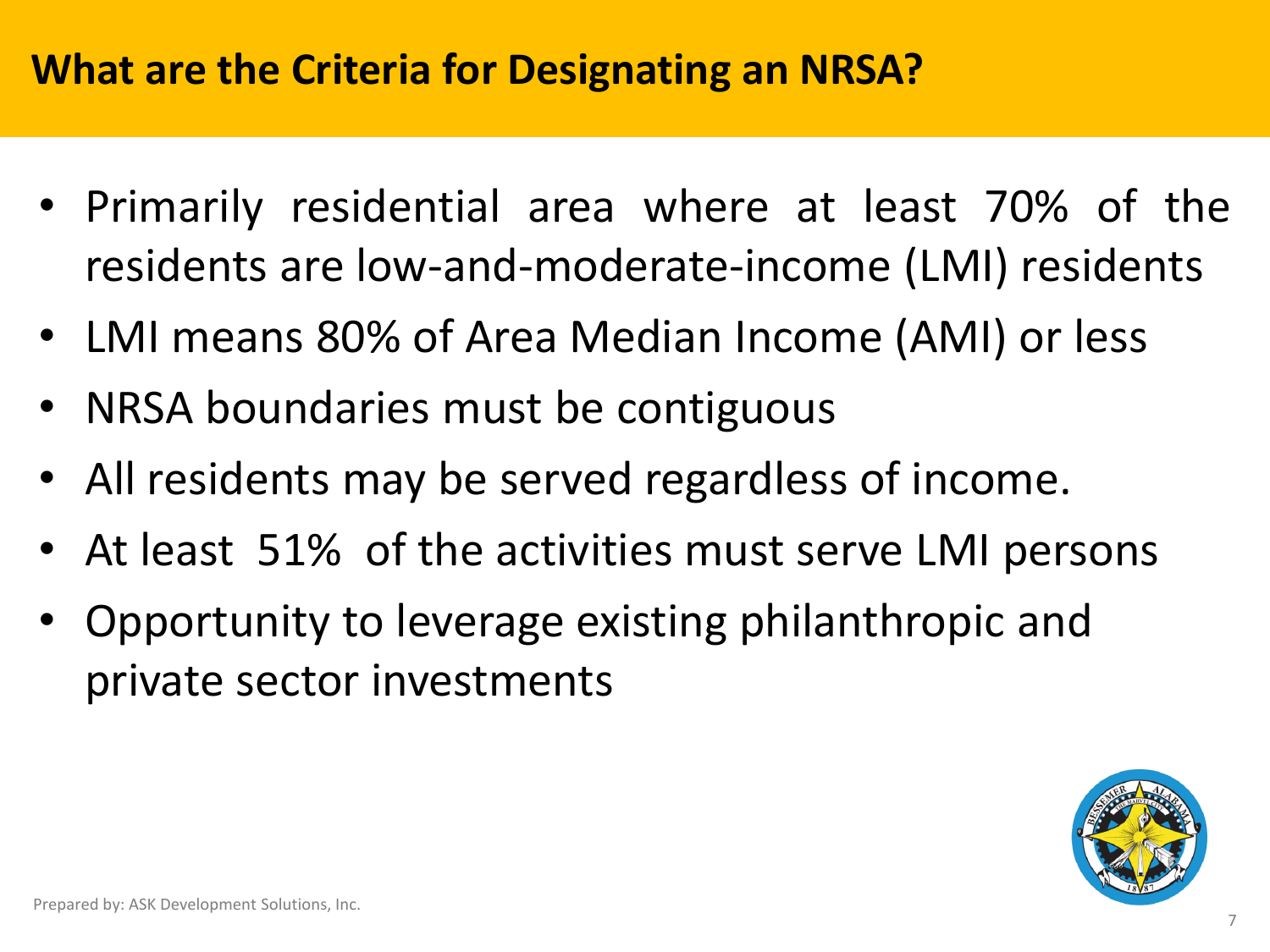# **BESSEMER NRSA Q &A**

# ➢**Concerns and suggestions**

# ➢ **Questions and answers**



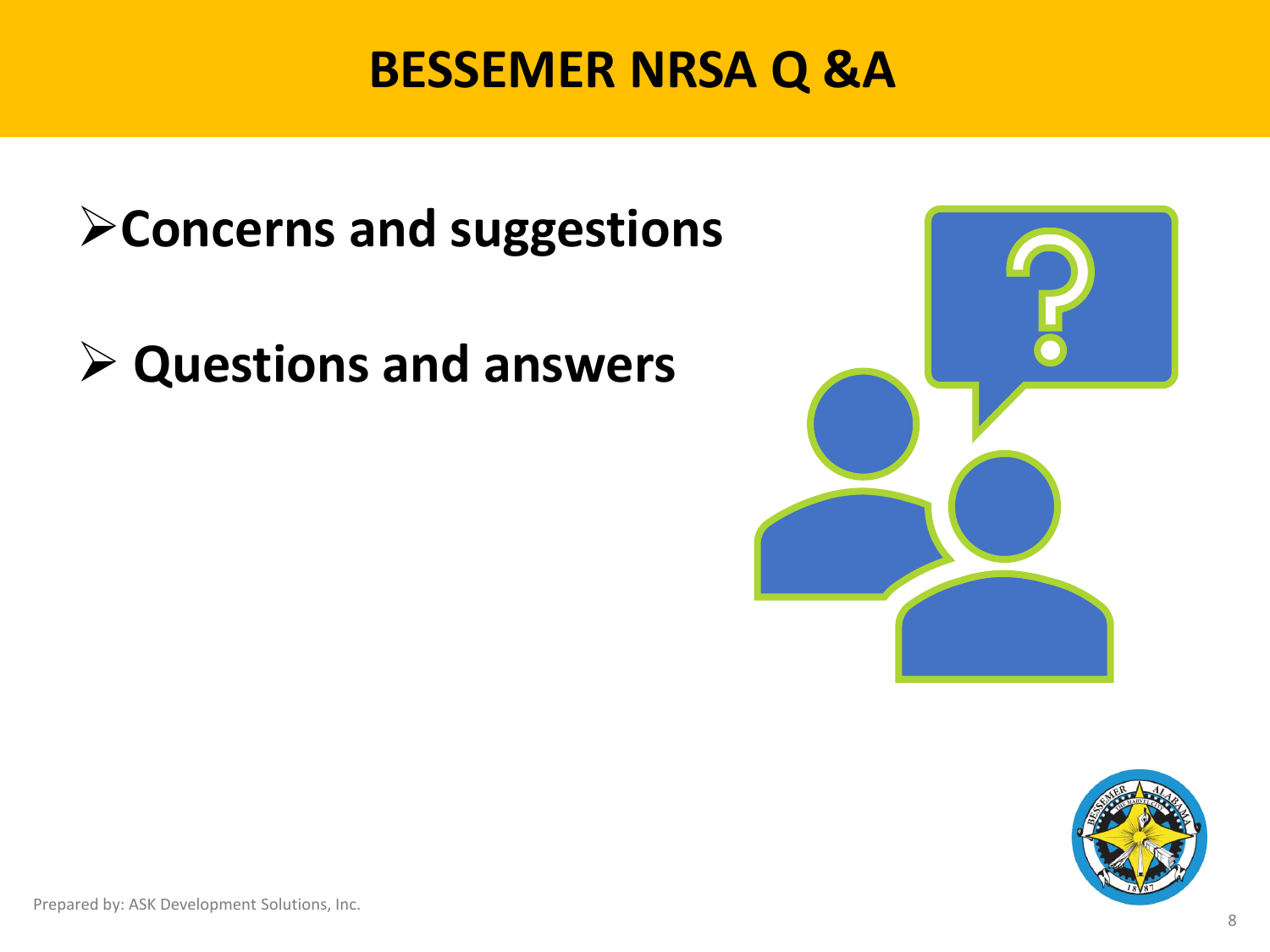### **BENEFITS OF A NRSA**

## Job Creation or Retention

• Eliminate the need for businesses to track incomes of hires

Aggregation of Housing Units

• Allows assistance for housing units of households with incomes above 80% AMI & 51% are LMI

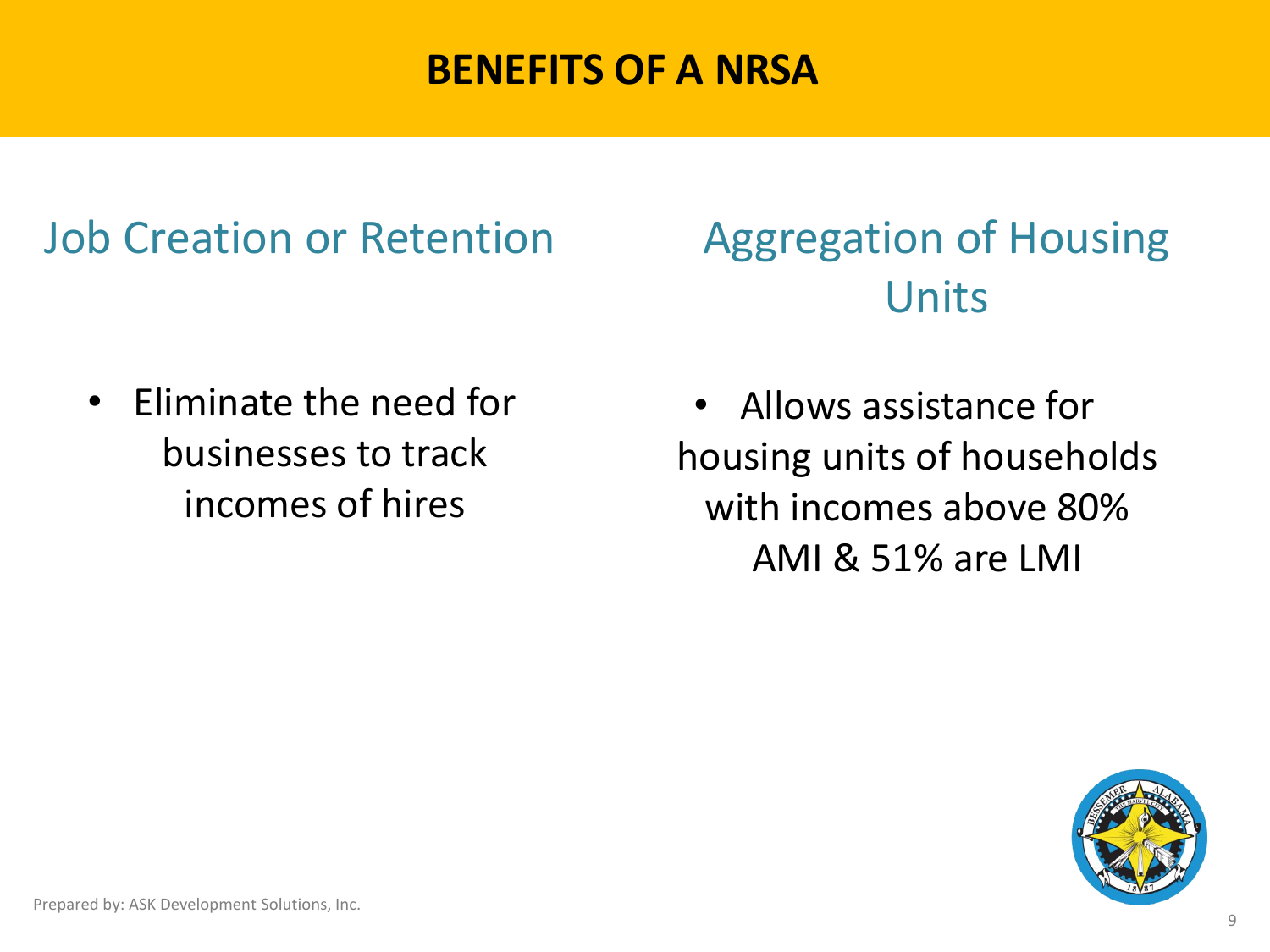### **BENEFITS OF A NRSA**

# Aggregate Public Benefit Standard

• Special economic development activities exempt from \$35K job rule Public Service Cap Exemption

Public services by Community Based Development Organizations (CBDOs) exempt from 15% cap

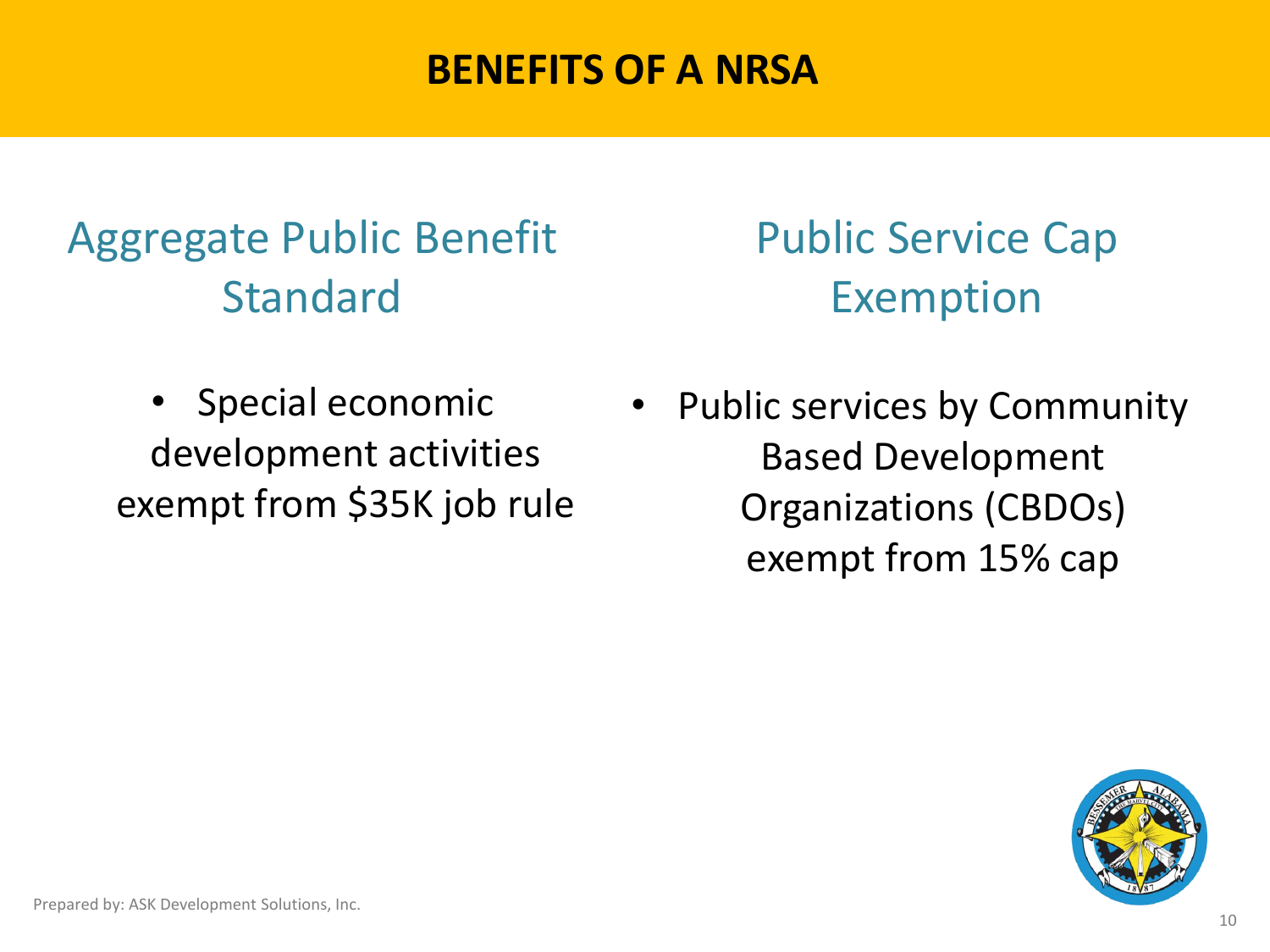### **PROPOSED BESSEMER NRSA AREA MAP**



The boundaries of the target area are 12th Avenue to the west, 22<sup>nd</sup> Street N to the south, **Dartmouth** Avenue to the east, and 35th Street N to the north.

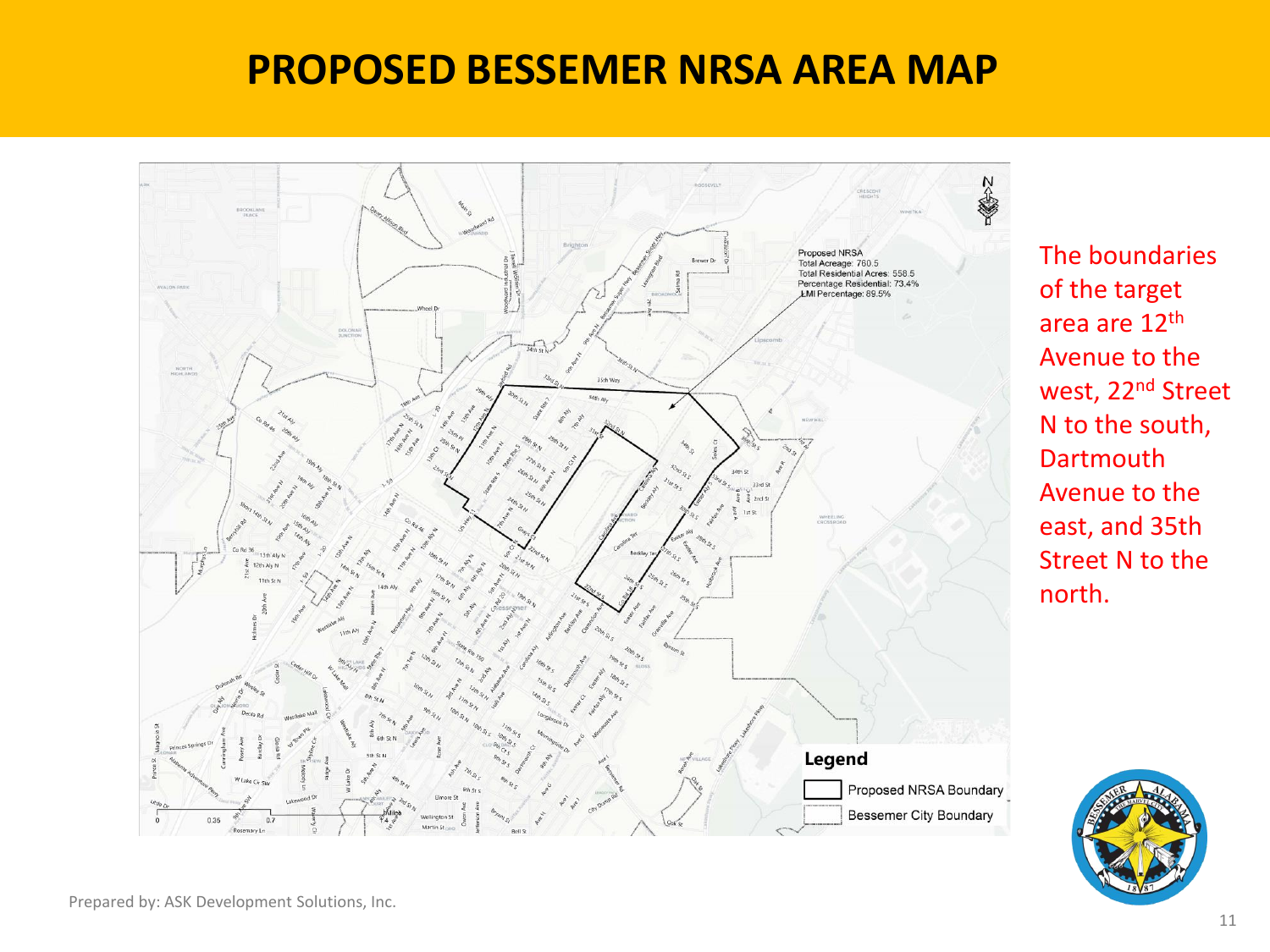### **NRSA BEST PRACTICE AREAS AND STRATEGIES**

## Cities with NRSAs

- Titusville, FL
- Goldsboro, NC
- Durham, NC
- Yuma, AZ
- Detroit, MI

## **Strategies**

#### **Housing**:

- Improve the quality of housing stock
- Stabilization through owner-occupied rehab
- Expand homeownership opportunities
- Rental code enforcement and rehabilitation

#### **Economic Development**:

- Economic vitality and business assistance
- Job creation, availability, and training
- Commercial and business improvements

#### **Physical environment and quality of life:**

- Minor infrastructure and gateway improvements
- Removal of slum and blight through demolition

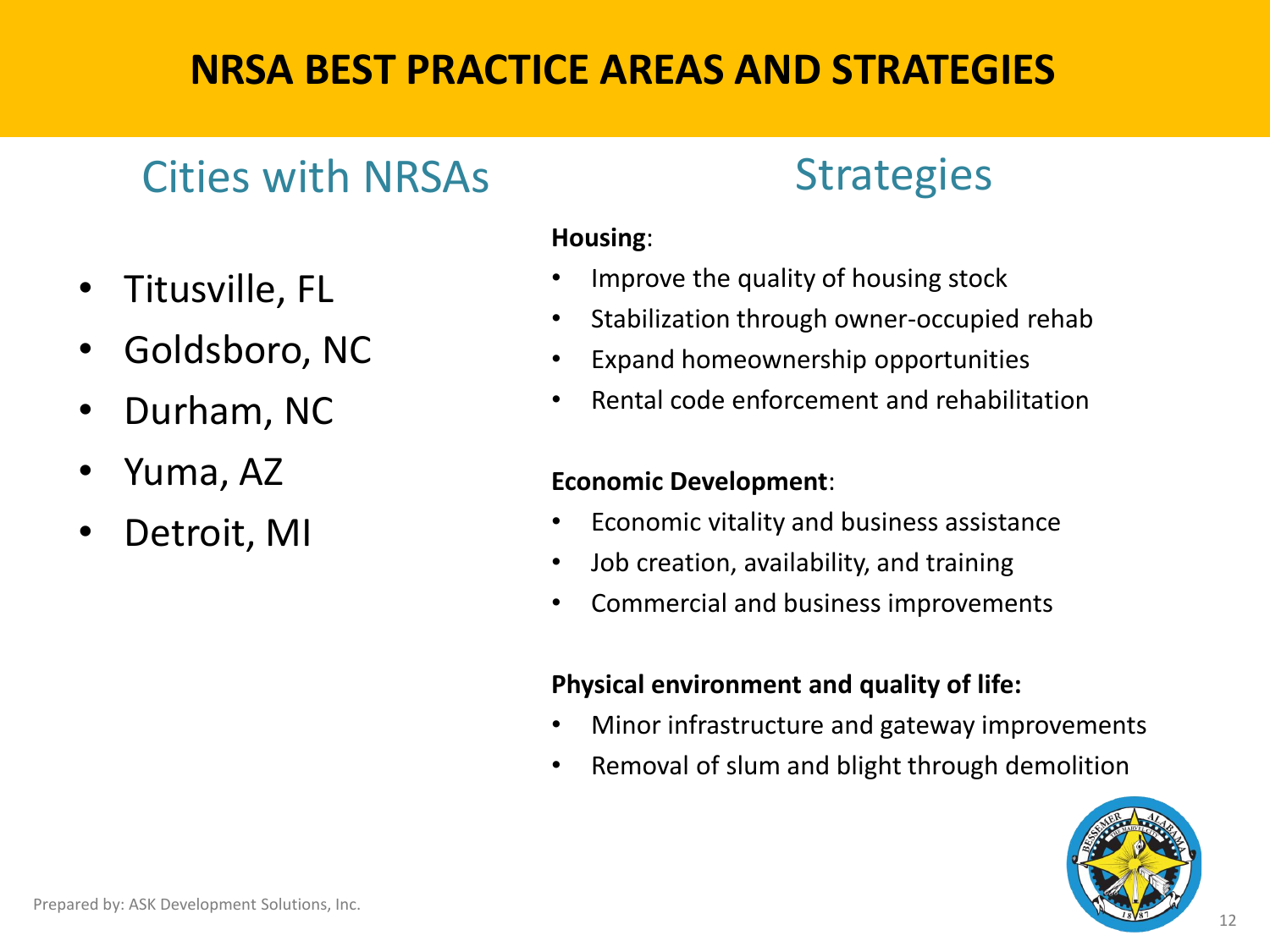### **COMMUNITY INPUT AND ENGAGEMENT**

- Community input throughout the process is key
- Strong community leadership can be capitalized to drive neighborhood improvements

# **How will we get input?**

- ❑ Two public meetings
- ❑ Newspaper ads, radio spots, flyers, email blast, and social media
- $\Box$  Online surveys consult resident, business, and agencies
- ❑ The City's website
- ❑ Meetings with City Department staff
- ❑ 15-30-day comment period
- ❑ Public hearings before City Council

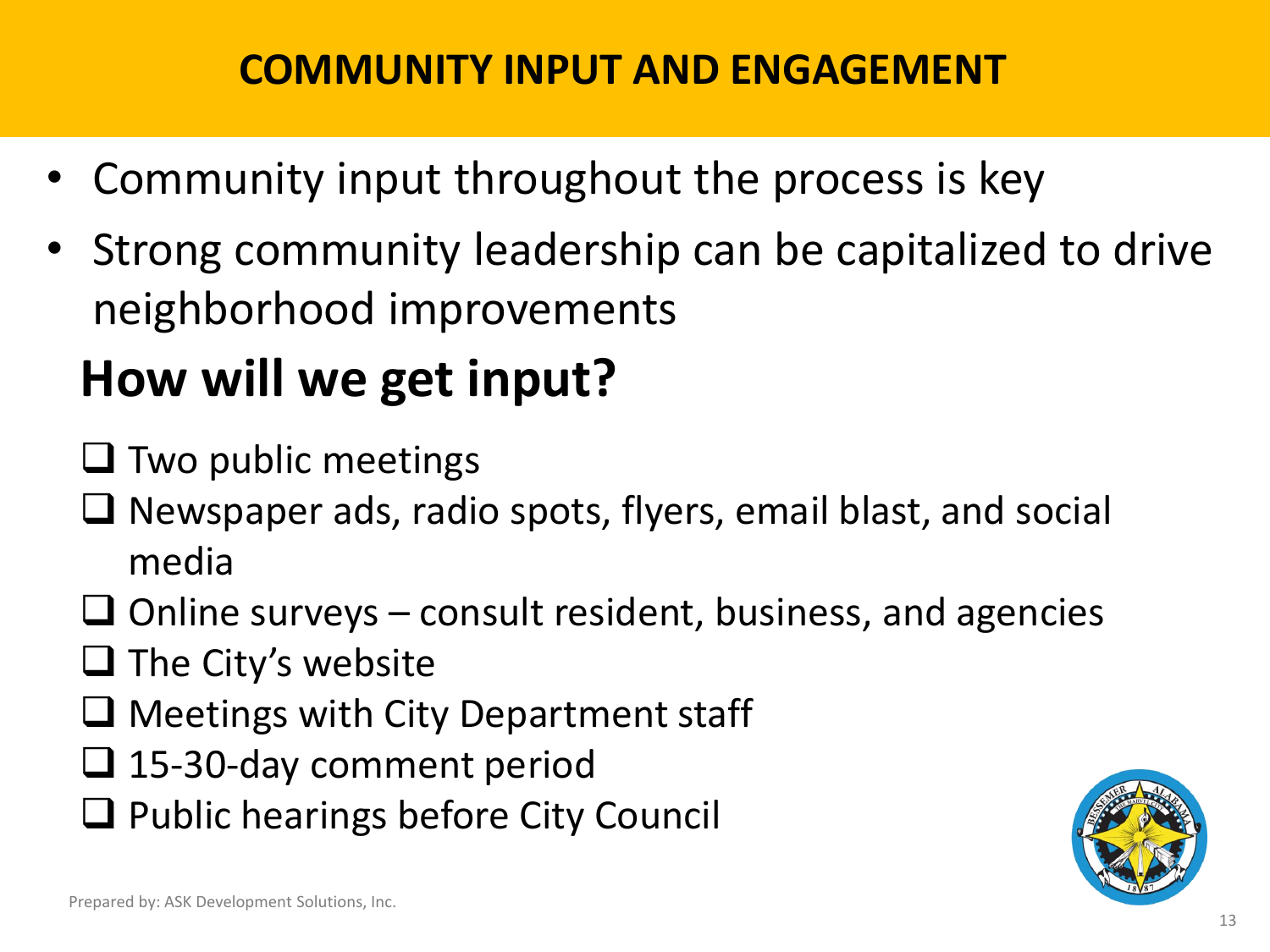# **What is needed for NRSA approval?**

#### **NRSA Designation Process**

- The application for NRSA designation is submitted to HUD for approval
- Must assess Housing & Economic conditions and improvement opportunities
- Plan strategies including leveraging non-federal funded activities
- Must have clear performance measurements and reporting plan
- Identify and work with strategic partners
- Have an implementation plan
- Tracking and monitoring activities and goals



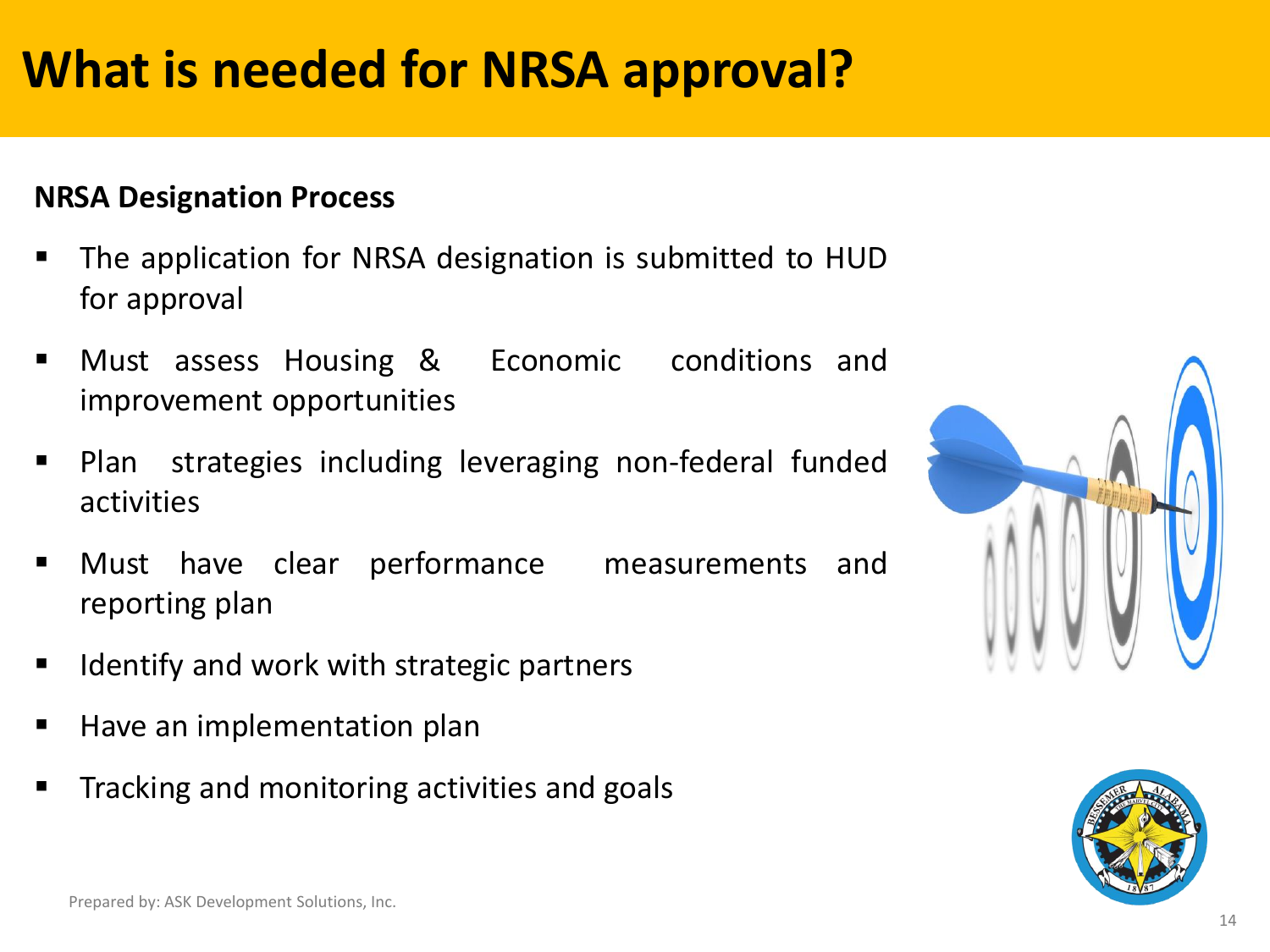

# **TRENDS & DATA**



Prepared by: ASK Development Solutions, Inc.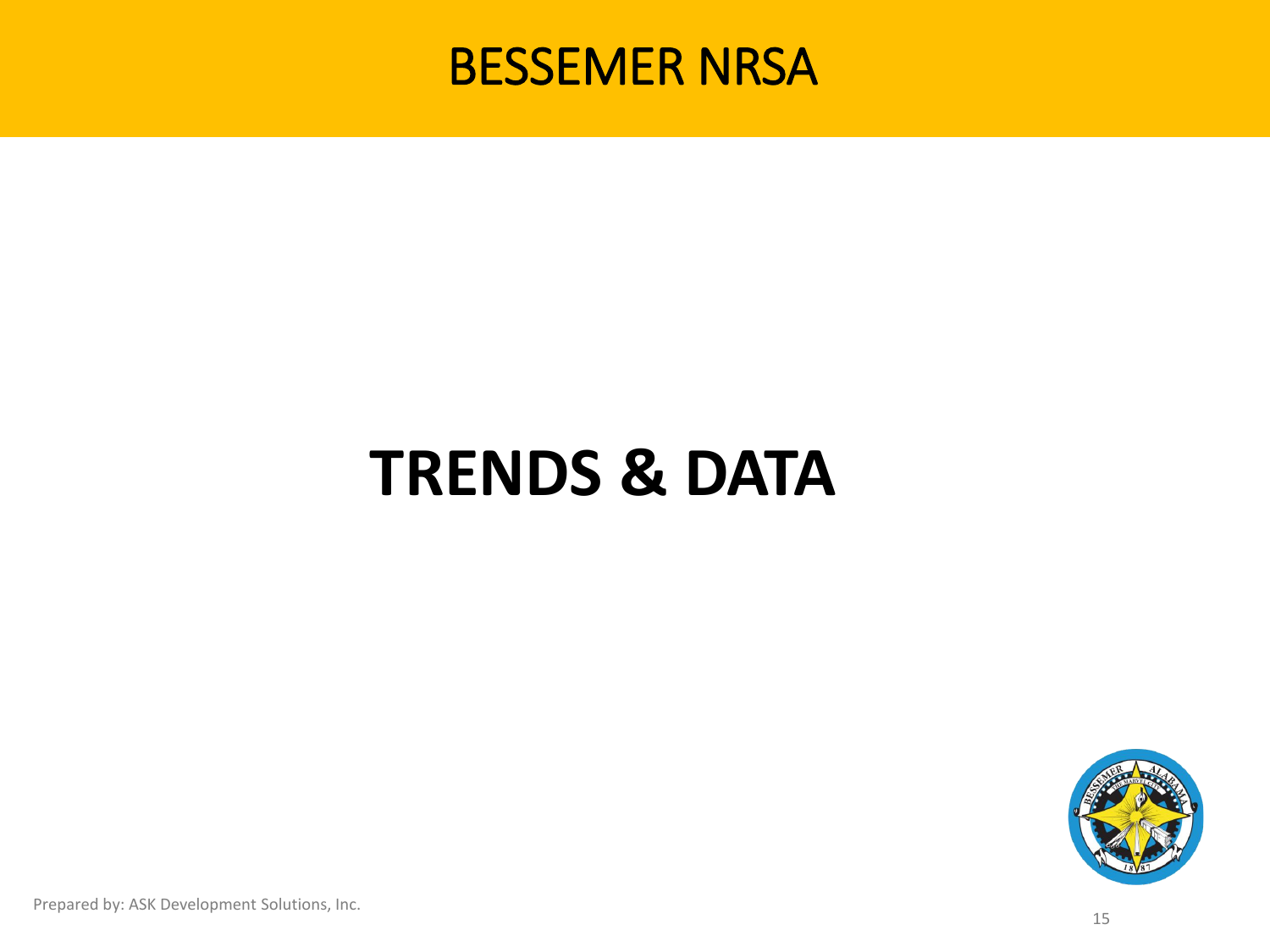### Population

NRSA makes up 18% of Bessemer's total population. The NRSA also reflects the overall population composition by race and ethnicity with a high proportion of Black and African American residents



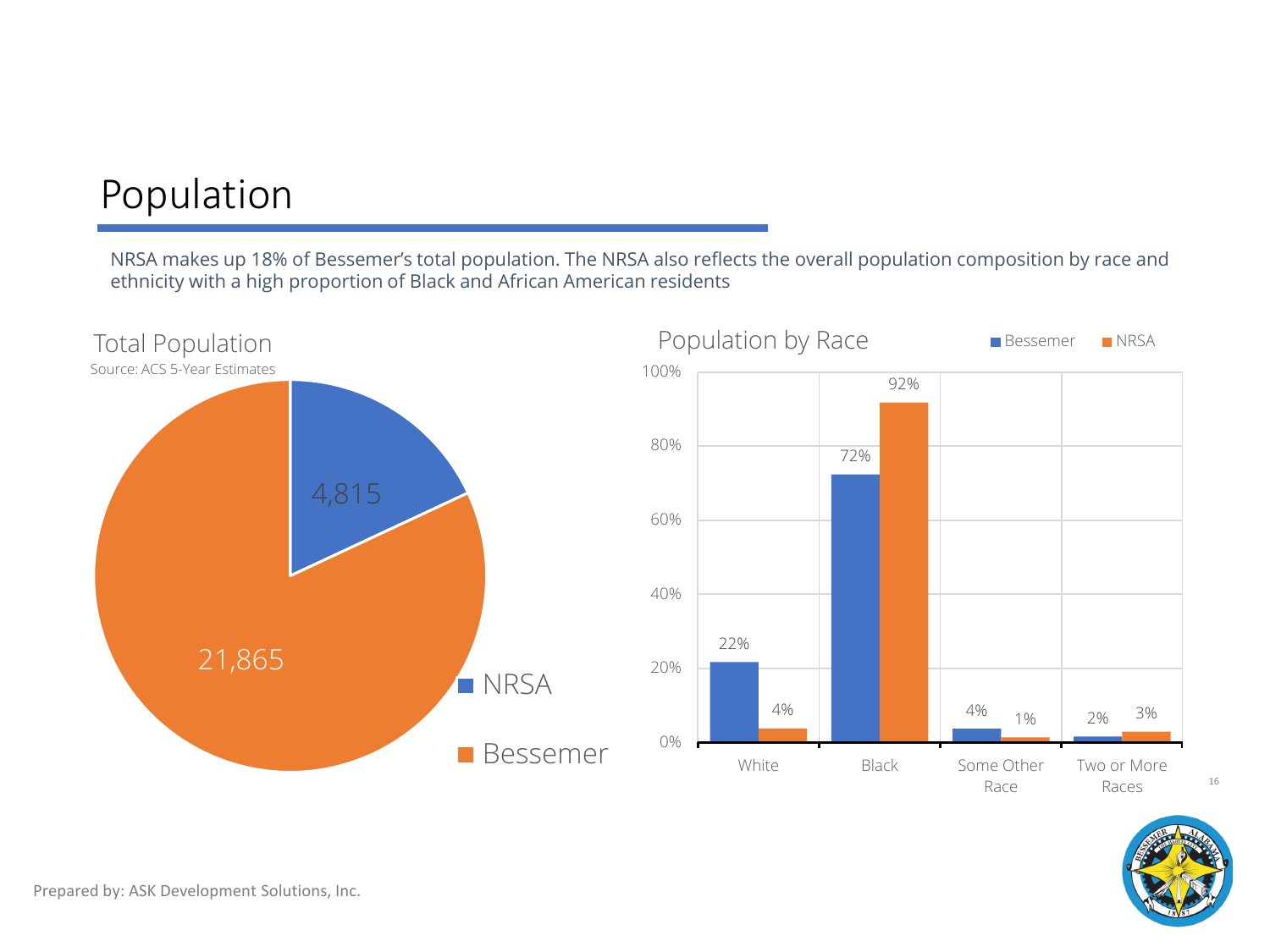### Population by Age

The NRSA has a higher percentage of residents under the age of 18 as well as 35 – 54. It also has a lower percentage of residents ages 55 and older.



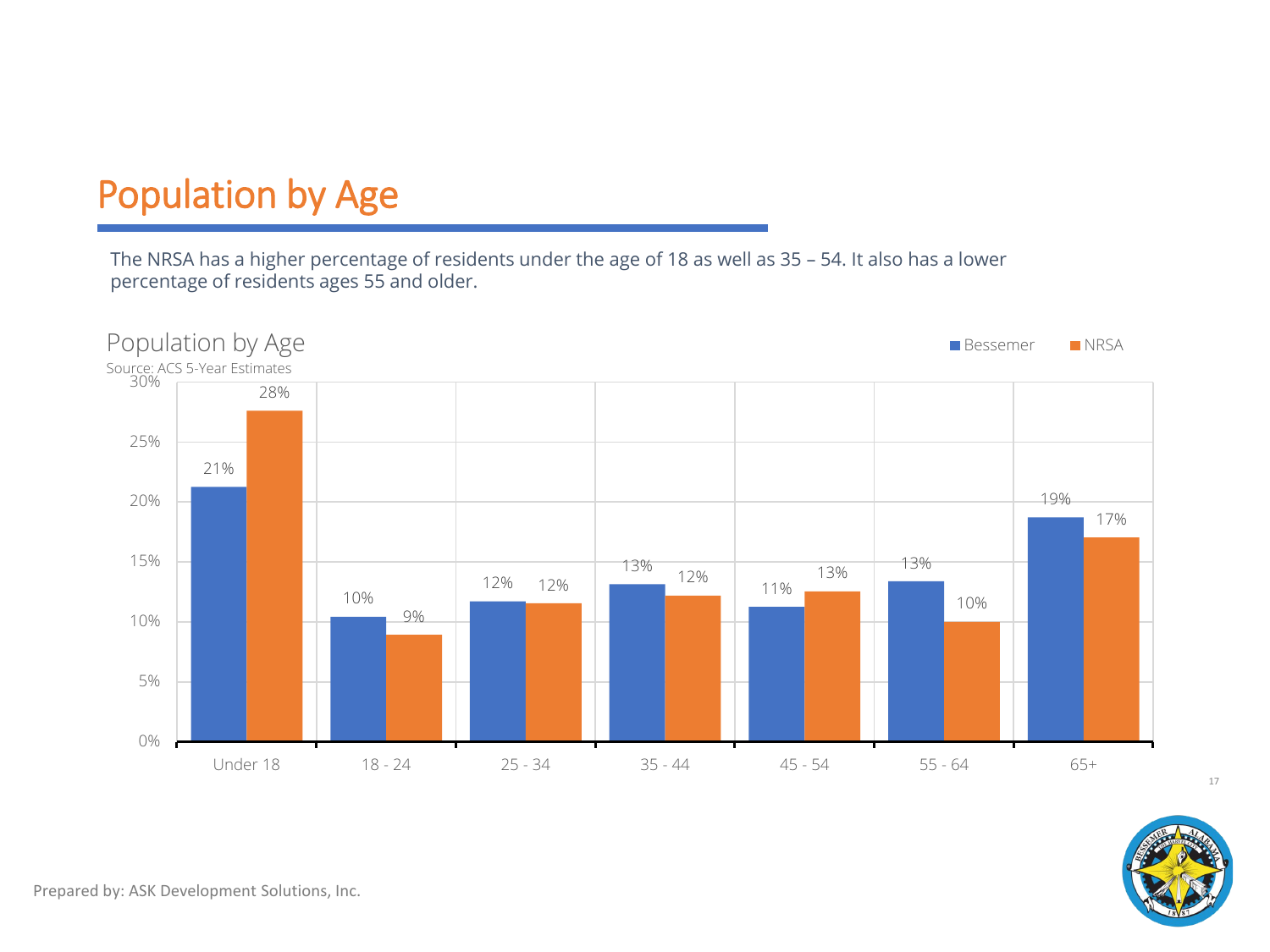### Incomes

#### Low-and-Moderate Income Persons Source: HUD, ACS 5-Year Estimates



Bessemer Median: **\$32,301**

NRSA Median: **\$23,029**

The NRSA has a higher percentage of households earning less than \$25,000 compared to Bessemer. Only 12% of households in the NRSA earn more than \$75,000.



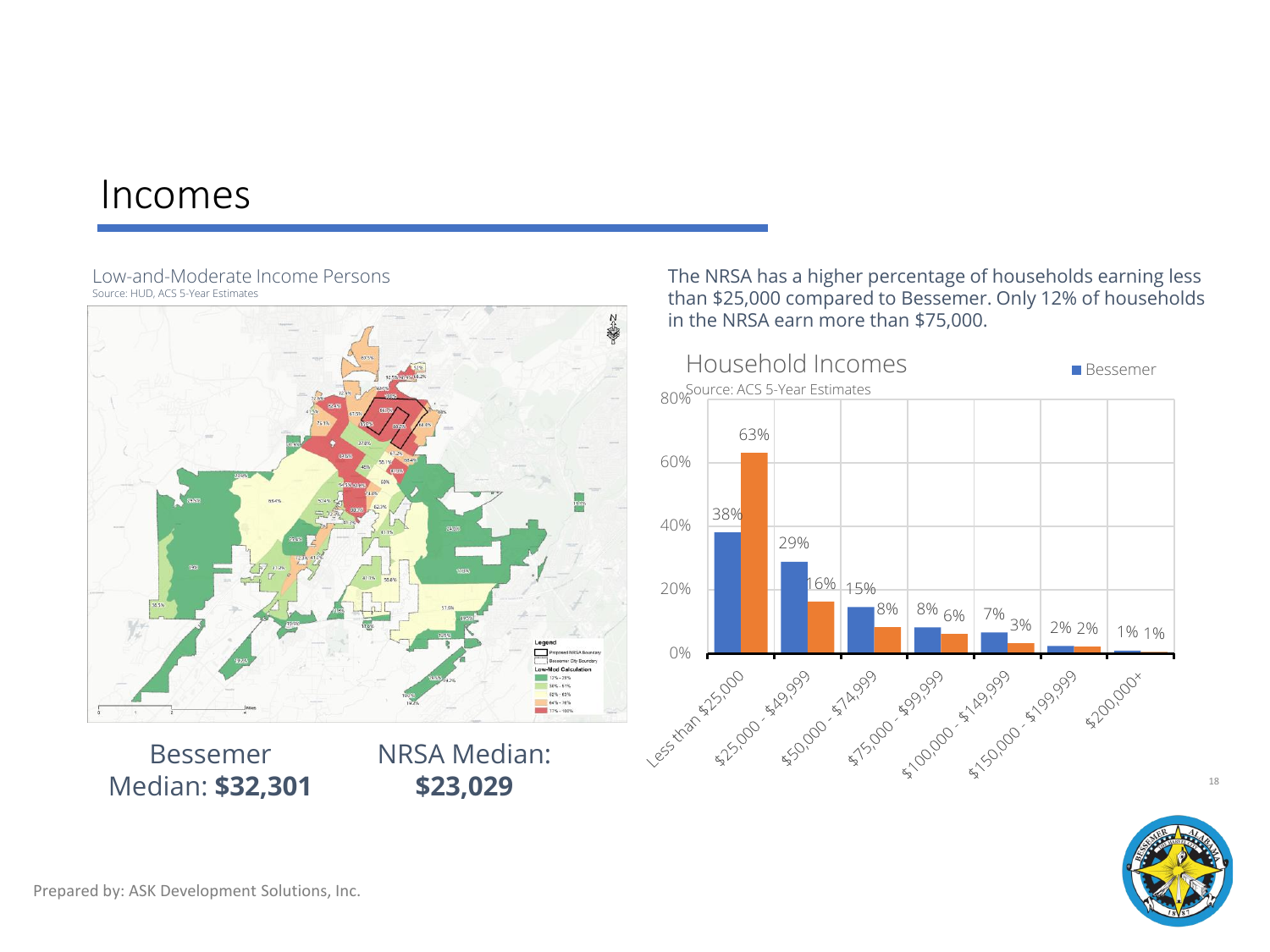### Educational Attainment & Occupations

About 10% of residents in the NRSA have a bachelor's degree or higher, which is 4% lower than the city. Across Bessemer most of the employment by occupation is in production, sales, transportation and office support; all of which on average, earn comparable incomes to the city's median annual income, \$32,301 .

| <b>Educational Attainment</b> | <b>Bessemer</b> | <b>NRSA</b> |
|-------------------------------|-----------------|-------------|
| No High School                | 17%             | 16%         |
| High School Graduate          | 38%             | 44%         |
| Some College                  | 31%             | 30%         |
| Bachelor's Degree or Higher   | 14%             | 10%         |



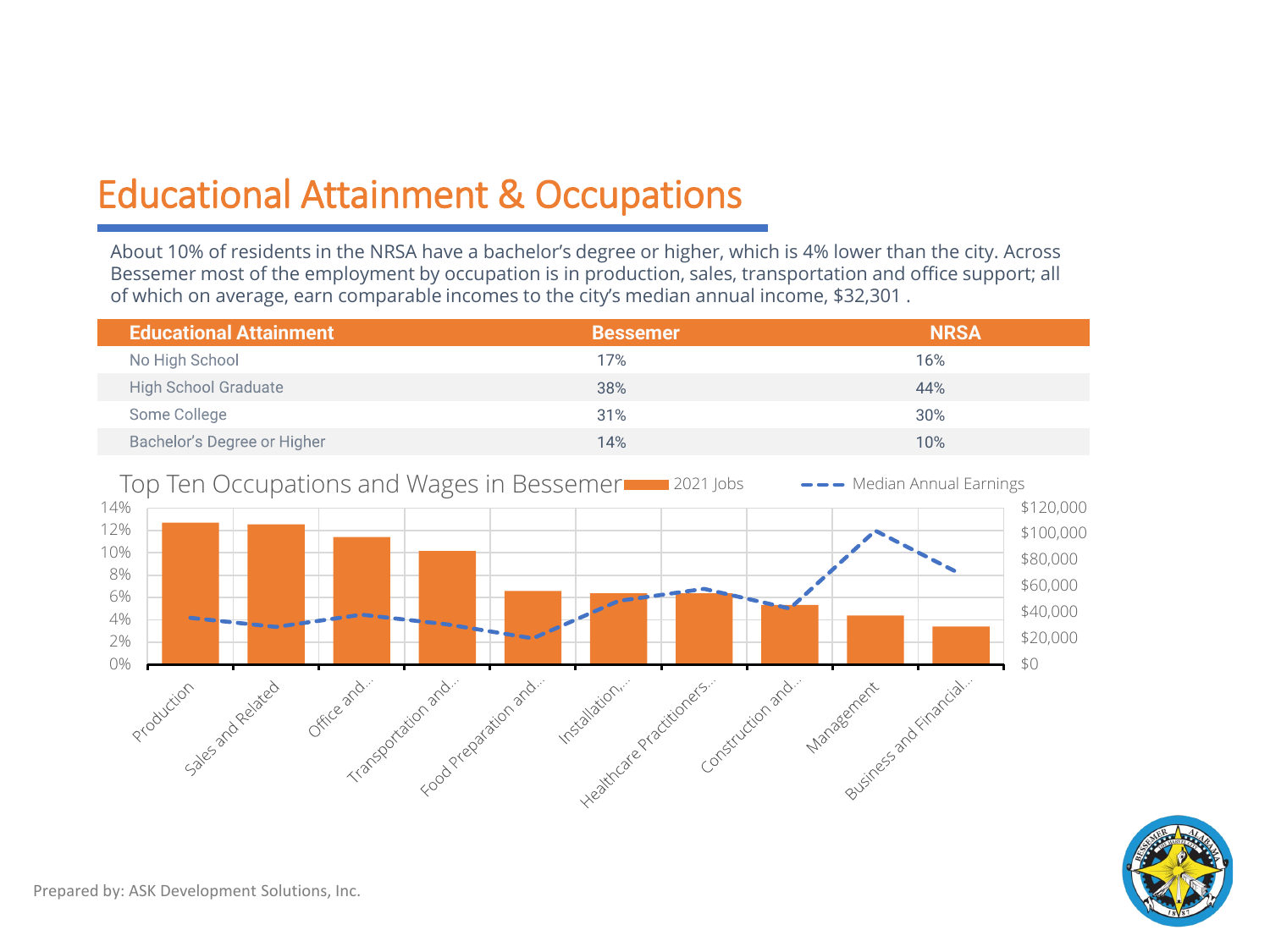## Housing



- 1980
- The NRSA has higher rates of renter households compared to the City of Bessemer
- Total vacancy in the NRSA reflects citywide trends



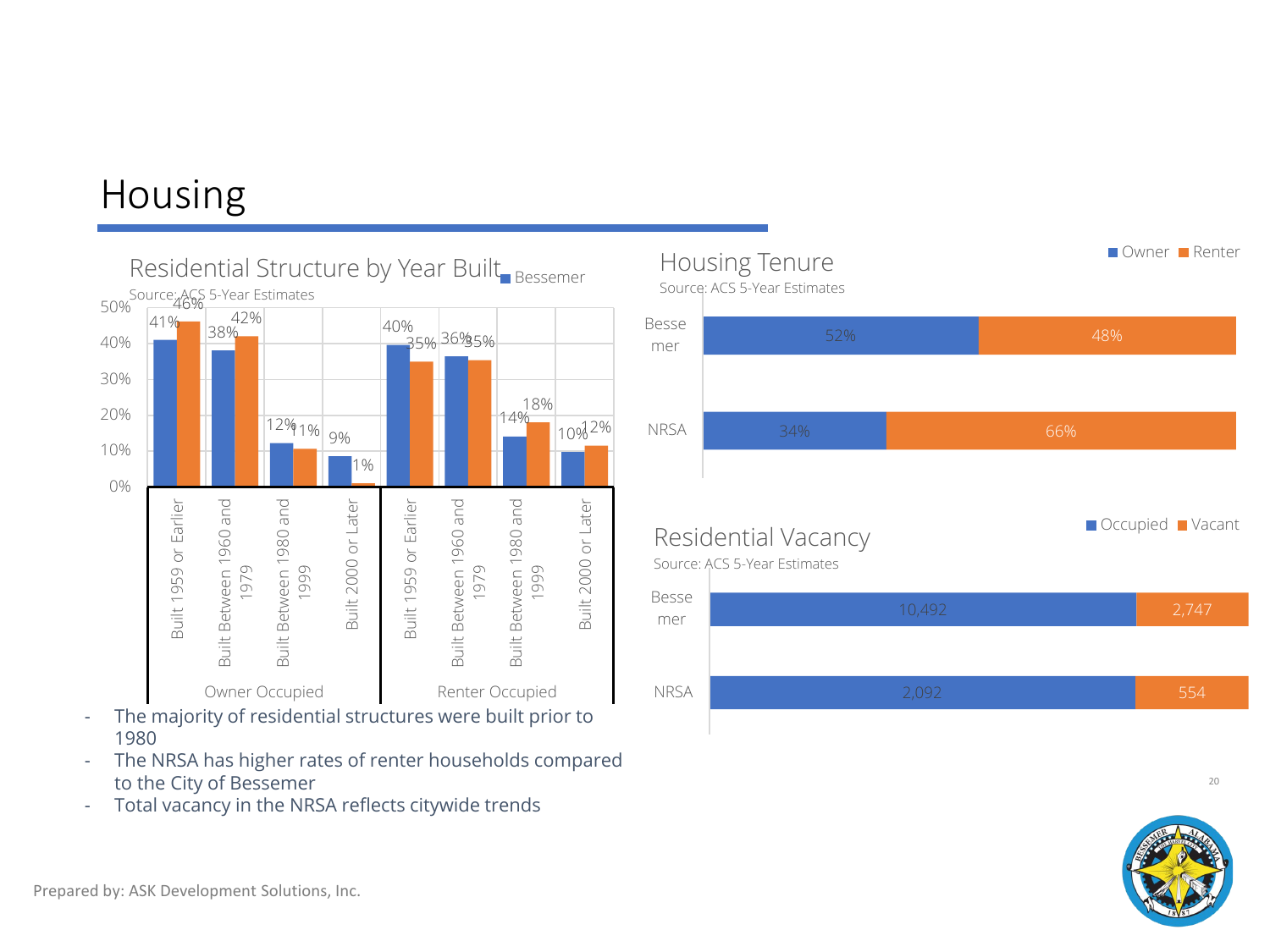### Crime Rate



- According to the Reported Summary Reporting System (SRS) data from the Bessemer Police Department (aggregated by FBI Data Program), between 2010 and 2020 incidents of crime in Bessemer were largely related to property crimes.

- Across that same timeframe, instances of property crime decreased while the instances of all violent crimes remained relatively consistent year over year. In the more recent years, 2019 and 2020 saw less reported crime than every year prior over the last decade.

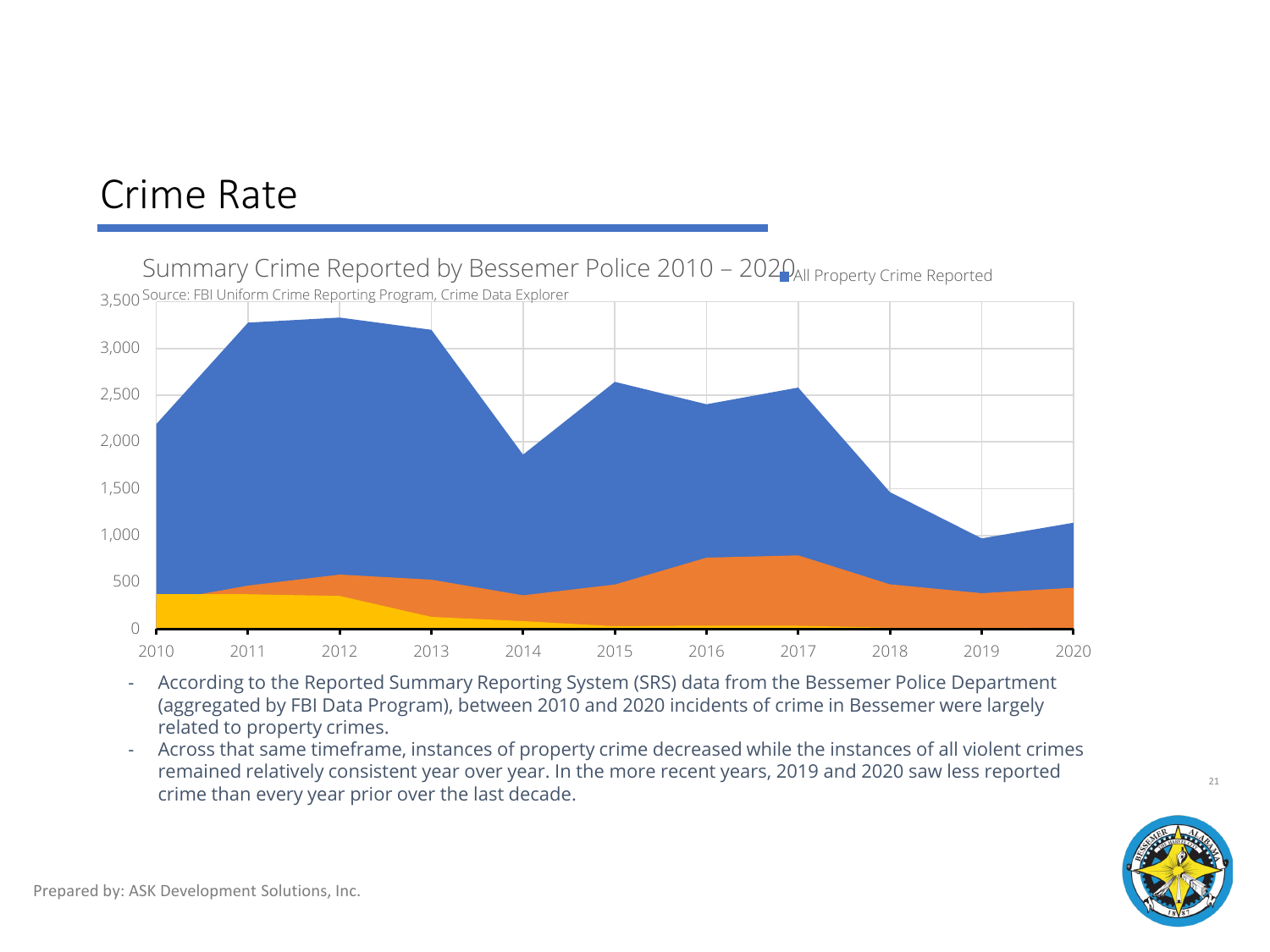### Transportation Access

Based on the maps, and the Bessemer [Impediments](https://www.bessemeral.org/wp-content/uploads/2020/08/Analysis-of-Impediments.pdf) to Fair Housing Community needs assessment, public transportation remains an area of need within the city. Public transit in Bessemer is administered by the Birmingham-Jefferson County Transit Authority which operates two routes (1 & 45) through the city of Bessemer. Route 1 provides bus services to South Bessemer and makes stops downtown, in the pipe shop community and the Bessemer Wal-Mart. Route 45 services stops in the city's downtown as well as the Ninth Avenue Business corridor and into Birmingham.

Both buses also provide services to the Amazon Fulfillment Center which is one of Bessemer's largest employers. Residents participating in the community needs assessment indicated that there were not enough shelters on the bus stops and there is a high need for more public transit services as residents depend on the buses to access employment, medical services, and social services as well as shopping for basic needs.



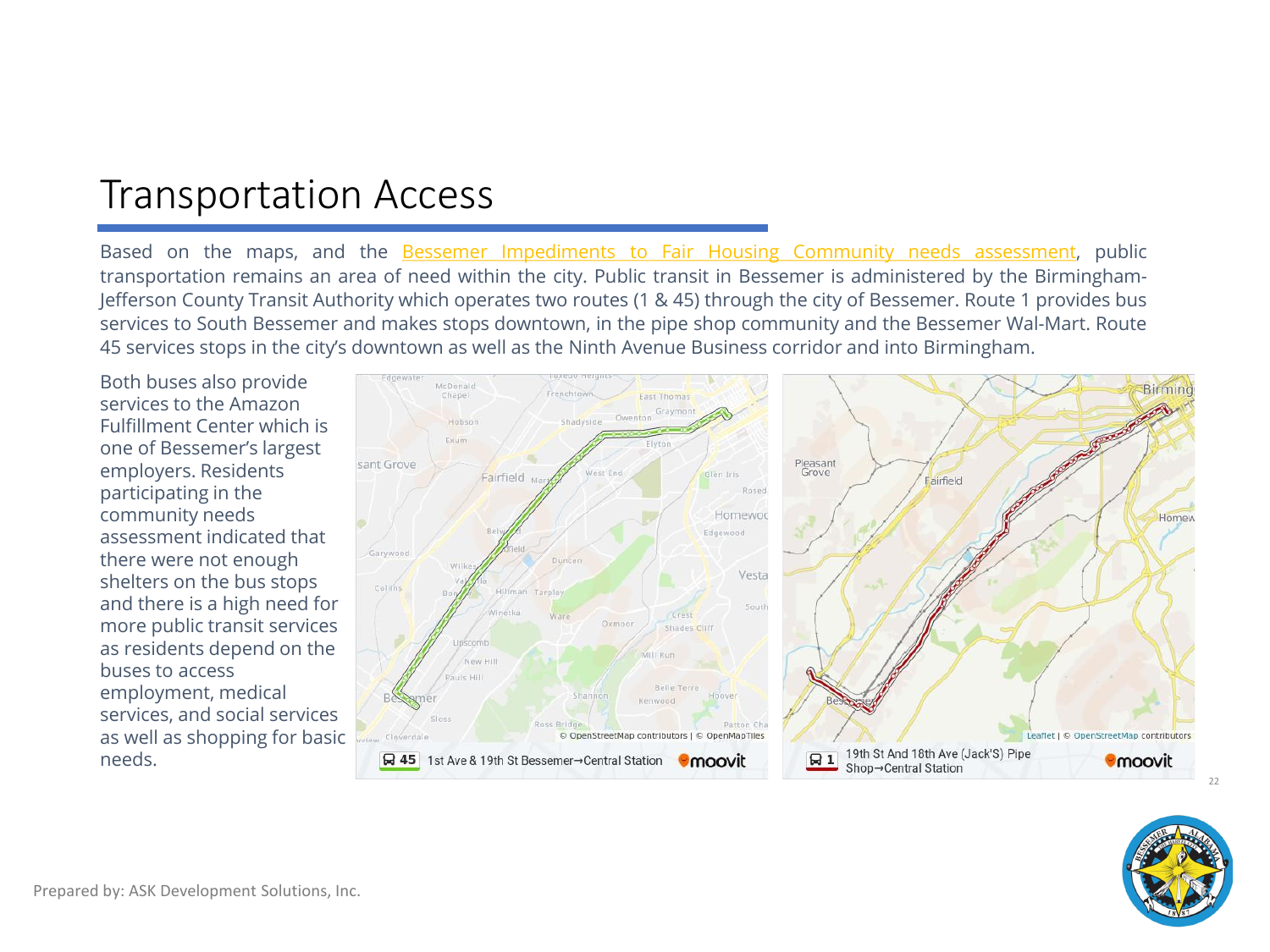# BESSEMER NRSA WRAP UP

# ➢**Concerns and suggestions**

➢ **Questions and answers**

➢**Next Steps**





Prepared by: ASK Development Solutions, Inc.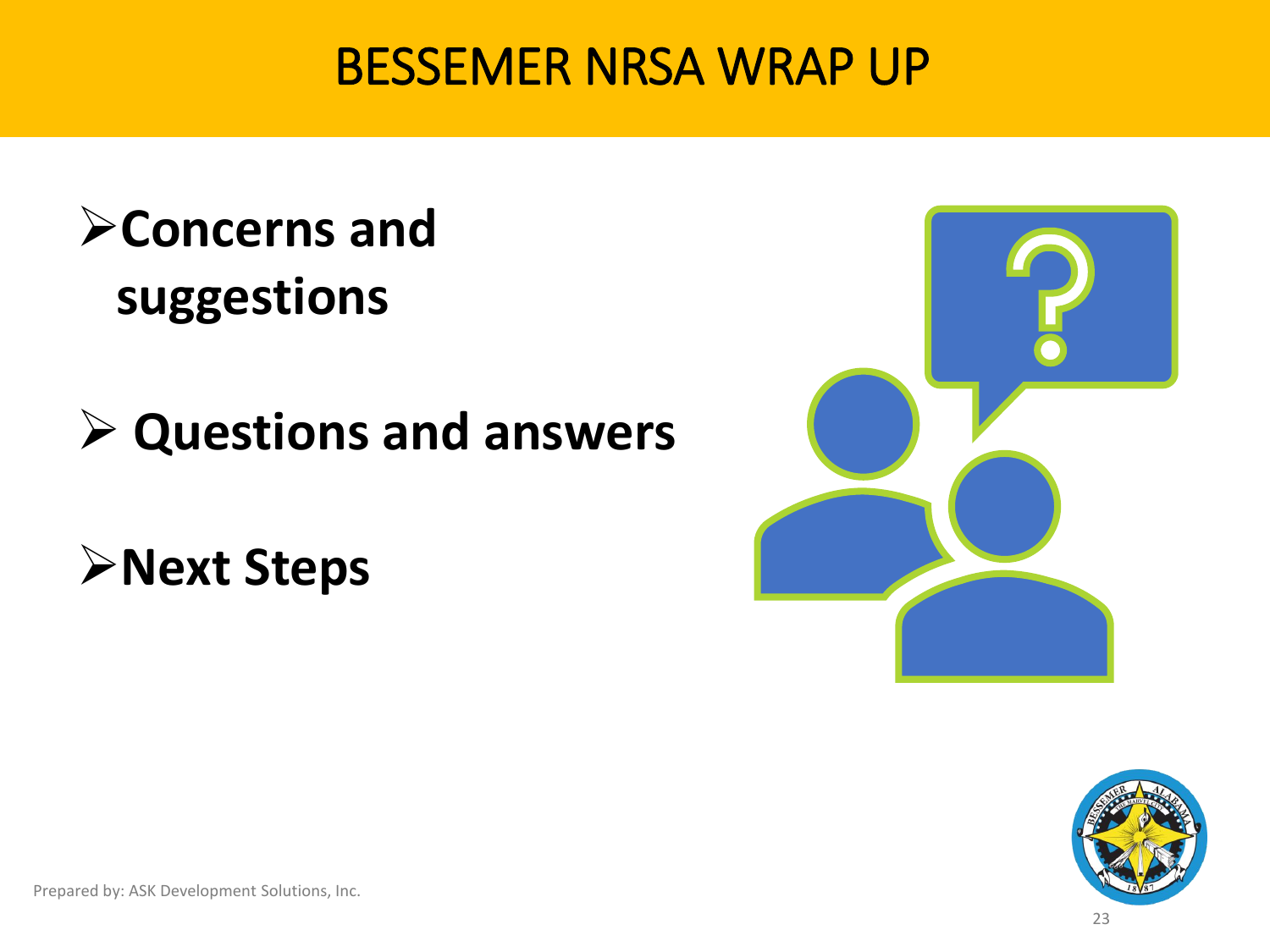# BESSEMER NRSA – NEXT STEPS

## We want to hear from you!

### Help us to identify needs, set priorities, and allocate funding **Please use the web links below to complete a survey needs in your community:**

**For residents and other community stakeholders please click below:**  Community Survey link: [https://www.surveymonkey.com/r/community](https://www.surveymonkey.com/r/6VMG6ZY)

**For business owners/operators, please click below:** Business Survey link: [https://www.surveymonkey.com/r/businesses](https://www.surveymonkey.com/r/6VD37TR)

- $\triangleright$  Second public meeting to review result of surveys and plan strategies
- $\triangleright$  Check the City's website: Bessemer Community-[Development Department](https://www.bessemeral.org/community-development-2/) for more information